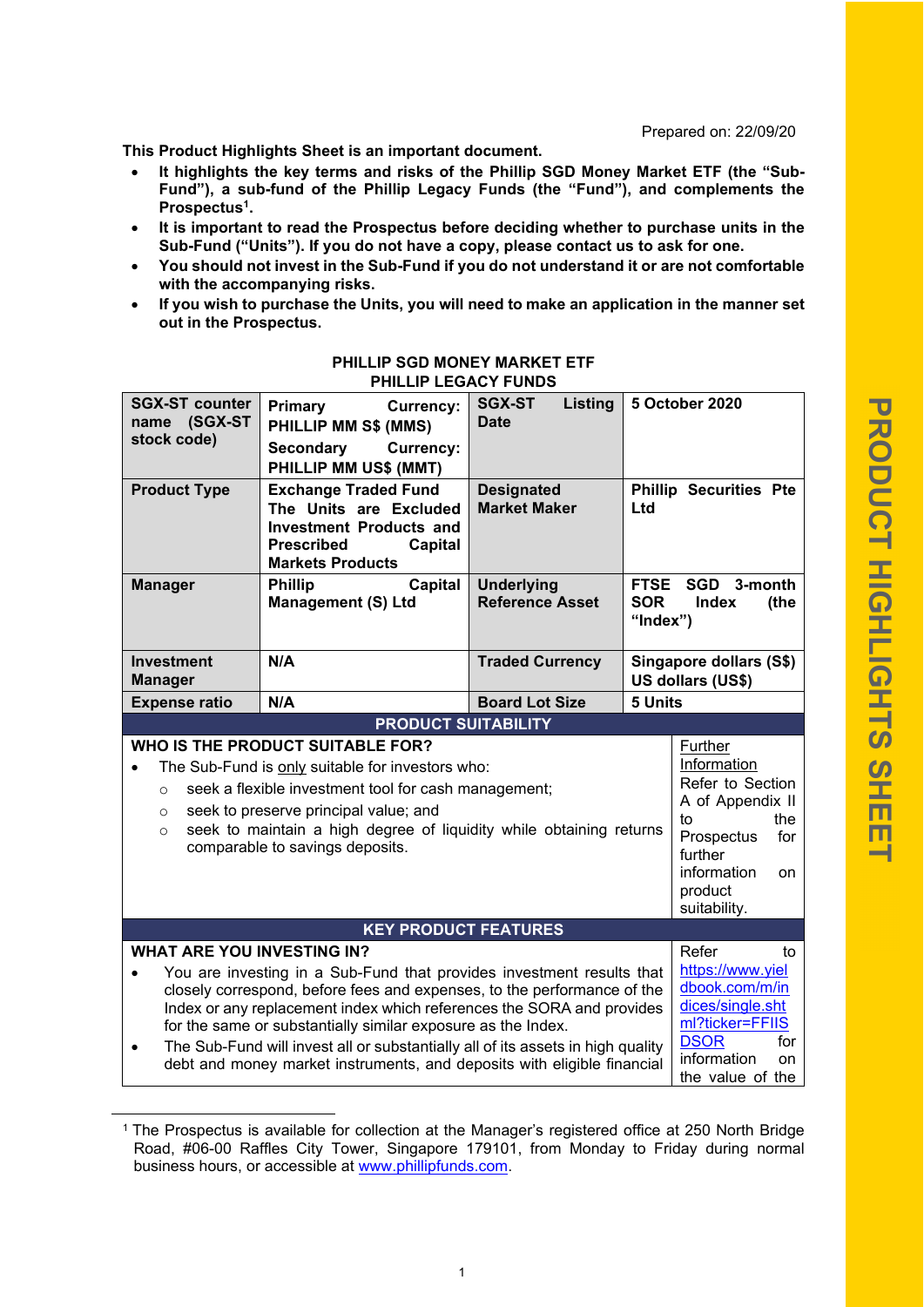|           | institutions. This may include government and corporate bonds,                                                                                                                                                                                                                                                                                                                                     | the                                                                                                                                                                         |
|-----------|----------------------------------------------------------------------------------------------------------------------------------------------------------------------------------------------------------------------------------------------------------------------------------------------------------------------------------------------------------------------------------------------------|-----------------------------------------------------------------------------------------------------------------------------------------------------------------------------|
|           | commercial bills and deposits with financial institutions.                                                                                                                                                                                                                                                                                                                                         | Index and<br>Index's<br>construction                                                                                                                                        |
|           | The Manager will not be declaring any distributions to investors in respect<br>of the Sub-Fund.                                                                                                                                                                                                                                                                                                    | methodology.                                                                                                                                                                |
|           |                                                                                                                                                                                                                                                                                                                                                                                                    |                                                                                                                                                                             |
|           | <b>Investment Strategy</b>                                                                                                                                                                                                                                                                                                                                                                         |                                                                                                                                                                             |
| $\bullet$ | The Manager will construct the Sub-Fund's portfolio using the<br>Optimisation Strategy.                                                                                                                                                                                                                                                                                                            | Refer to Section<br>B of Appendix II                                                                                                                                        |
| ٠         | The Manager will undergo a disciplined asset allocation process which                                                                                                                                                                                                                                                                                                                              | the<br>to<br>Prospectus                                                                                                                                                     |
| $\bullet$ | focuses on the quality and maturity of the investments of the Sub-Fund.<br>In terms of quality, the Manager will only place the deposited property of                                                                                                                                                                                                                                              | setting out the                                                                                                                                                             |
|           | the Sub-Fund into high quality debt securities or high quality money<br>market instruments which comply with Appendix 2 of the Code.                                                                                                                                                                                                                                                               | description of the<br>investment                                                                                                                                            |
| $\bullet$ | Out of investments that fulfil the above criteria on quality, the Manager<br>will construct the Sub-Fund's portfolio such that it has an overall weighted<br>portfolio maturity at or below 3 months.                                                                                                                                                                                              | objective,<br>approach<br>and<br>strategy of the                                                                                                                            |
| $\bullet$ | Through this process, the Manager seeks to manage the liquidity, credit<br>and interest rate risks of the Sub-Fund while at the same time provide<br>diversification to the Sub-Fund. The Sub-Fund should hold a portfolio of<br>investments that display generally the same risk and return<br>characteristics of the Index.                                                                      | Sub-Fund.                                                                                                                                                                   |
| ٠         | In the event that the SOR is discontinued, the Sub-Fund will hold a<br>portfolio of investments that display generally the same risk and return<br>characteristics of the replacement index which references the SORA and                                                                                                                                                                          |                                                                                                                                                                             |
|           | provides for the same or substantially similar exposure as the Index.                                                                                                                                                                                                                                                                                                                              |                                                                                                                                                                             |
|           | <b>Parties Involved</b>                                                                                                                                                                                                                                                                                                                                                                            |                                                                                                                                                                             |
|           |                                                                                                                                                                                                                                                                                                                                                                                                    |                                                                                                                                                                             |
|           | WHO ARE YOU INVESTING WITH?                                                                                                                                                                                                                                                                                                                                                                        | Refer<br>to                                                                                                                                                                 |
| ٠         | The Manager is Phillip Capital Management (S) Ltd.                                                                                                                                                                                                                                                                                                                                                 | Paragraphs 8.1,                                                                                                                                                             |
| $\bullet$ | The Trustee and Registrar is HSBC Institutional Trust Services                                                                                                                                                                                                                                                                                                                                     | 8.2, 8.5, 8.6 and<br>of<br>8.8<br>the                                                                                                                                       |
|           | (Singapore) Limited.<br>The Custodian is The Hongkong and Shanghai Banking Corporation<br>Limited.                                                                                                                                                                                                                                                                                                 | Prospectus<br>for<br>further<br>information<br>on.<br>the<br>role<br>and<br>responsibilities<br>of these entities<br>what<br>and<br>happens if they<br>become<br>insolvent. |
|           | <b>KEY RISKS</b>                                                                                                                                                                                                                                                                                                                                                                                   |                                                                                                                                                                             |
|           | WHAT ARE THE KEY RISKS OF THIS INVESTMENT?                                                                                                                                                                                                                                                                                                                                                         | Refer<br>to                                                                                                                                                                 |
|           | The price of Units and any income earned on the Units may go down as<br>well as up, and you may not get back the amount you have invested in<br>the Sub-Fund. The risk factors below may cause you to lose some or all<br>of your investment. However, these risk factors identified are not<br>exhaustive and you should refer to the Prospectus for a fuller description<br>of the risk factors. | Paragraphs<br>6<br>and 7 of, and<br>Section<br>D<br>οf<br>Appendix II to,<br>Prospectus<br>the<br>further<br>for<br>information<br>on<br>the risks of the<br>Sub-Fund.      |
|           | <b>Market and Credit Risks</b>                                                                                                                                                                                                                                                                                                                                                                     |                                                                                                                                                                             |
|           | You are exposed to market risk.                                                                                                                                                                                                                                                                                                                                                                    |                                                                                                                                                                             |

o The Net Asset Value of the Units will fluctuate with changes in the market value of the securities held by the Sub-Fund. Investors in the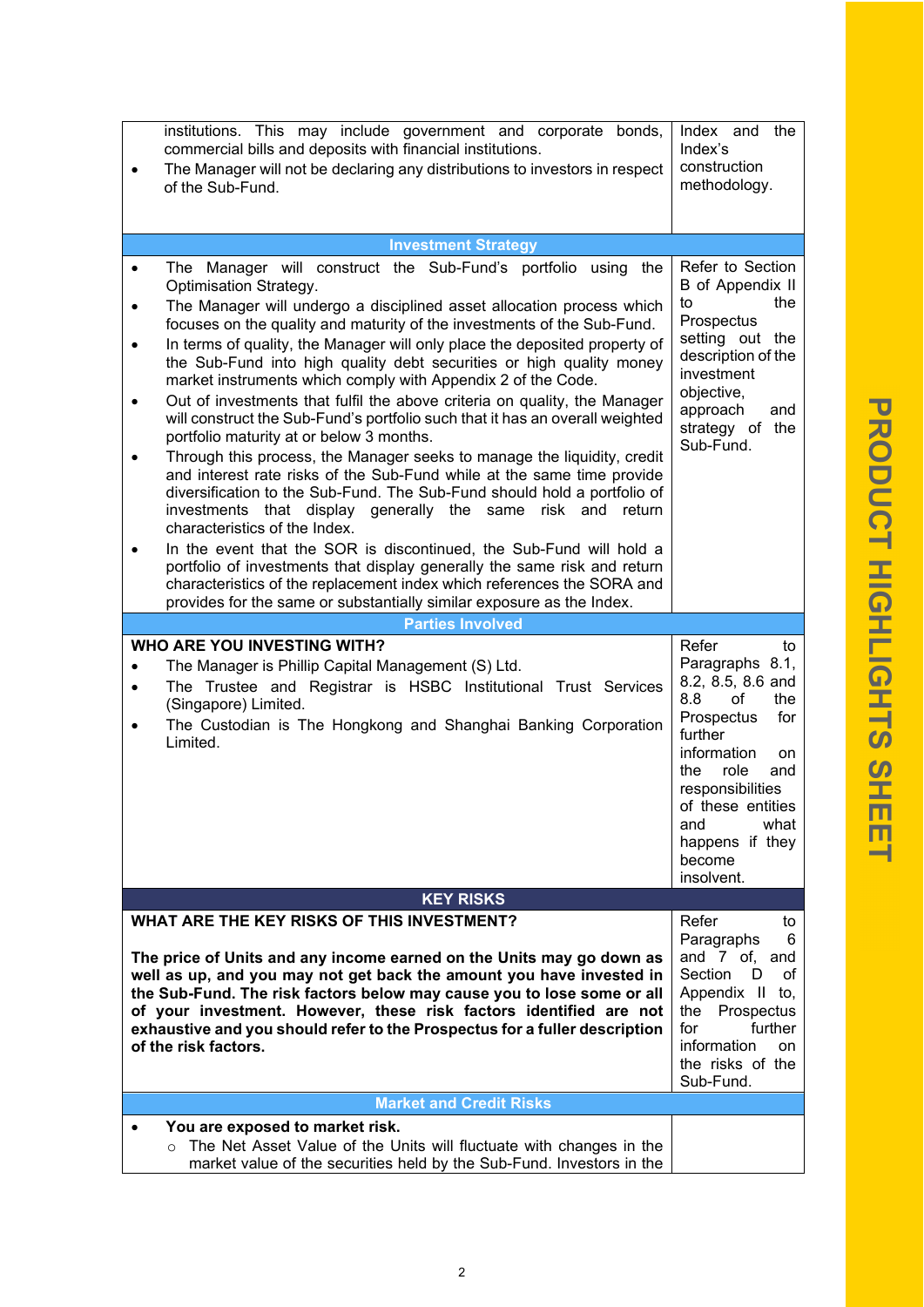| ■<br><b>Service Service</b><br><b>STATE</b>                                                                                                          |
|------------------------------------------------------------------------------------------------------------------------------------------------------|
| ı                                                                                                                                                    |
|                                                                                                                                                      |
|                                                                                                                                                      |
|                                                                                                                                                      |
|                                                                                                                                                      |
| <b>Service Service</b><br>í                                                                                                                          |
| D<br>▬                                                                                                                                               |
| ■                                                                                                                                                    |
| ı                                                                                                                                                    |
| <b>Contract Contract Contract Contract Contract Contract Contract Contract Contract Contract Contract Contract Co</b><br>١<br><b>Service Service</b> |
| ٢<br>ī<br>٦                                                                                                                                          |
| M.<br><b>Contract Contract Contract Contract Contract Contract Contract Contract Contract Contract Contract Contract C</b><br>Œ<br>o                 |
| ▅                                                                                                                                                    |
| <b>Service Service</b>                                                                                                                               |
| ٩<br>ı                                                                                                                                               |
| ı                                                                                                                                                    |
| ۱<br><b>Service Service</b><br>ĩ                                                                                                                     |
| I                                                                                                                                                    |
| <b>Service Service</b><br>ı                                                                                                                          |
| I<br>I                                                                                                                                               |
|                                                                                                                                                      |
|                                                                                                                                                      |
| <b>Service Service</b><br><b>First</b>                                                                                                               |
|                                                                                                                                                      |

|                                                                                                                                                                                                                                                                                                                                                                                                                                                                                                                                                                                                                                           | Sub-Fund are exposed to the same risks that investors who invest<br>directly in the underlying securities would face.                                                                                                                                                                                                                                                                                                                                                                                                                                                                                                                                                                                                                                                                                                                                                                                                                                                                                                                                                                                                                                                                                                                                                                                                            |                                                                                                                                                                |  |  |  |  |
|-------------------------------------------------------------------------------------------------------------------------------------------------------------------------------------------------------------------------------------------------------------------------------------------------------------------------------------------------------------------------------------------------------------------------------------------------------------------------------------------------------------------------------------------------------------------------------------------------------------------------------------------|----------------------------------------------------------------------------------------------------------------------------------------------------------------------------------------------------------------------------------------------------------------------------------------------------------------------------------------------------------------------------------------------------------------------------------------------------------------------------------------------------------------------------------------------------------------------------------------------------------------------------------------------------------------------------------------------------------------------------------------------------------------------------------------------------------------------------------------------------------------------------------------------------------------------------------------------------------------------------------------------------------------------------------------------------------------------------------------------------------------------------------------------------------------------------------------------------------------------------------------------------------------------------------------------------------------------------------|----------------------------------------------------------------------------------------------------------------------------------------------------------------|--|--|--|--|
|                                                                                                                                                                                                                                                                                                                                                                                                                                                                                                                                                                                                                                           |                                                                                                                                                                                                                                                                                                                                                                                                                                                                                                                                                                                                                                                                                                                                                                                                                                                                                                                                                                                                                                                                                                                                                                                                                                                                                                                                  |                                                                                                                                                                |  |  |  |  |
|                                                                                                                                                                                                                                                                                                                                                                                                                                                                                                                                                                                                                                           |                                                                                                                                                                                                                                                                                                                                                                                                                                                                                                                                                                                                                                                                                                                                                                                                                                                                                                                                                                                                                                                                                                                                                                                                                                                                                                                                  | <b>Liquidity Risks</b>                                                                                                                                         |  |  |  |  |
| The secondary market may be illiquid.<br>o You can sell your Units on the SGX-ST. However, you may not be<br>able to find a buyer on the SGX-ST when you wish to sell your Units.<br><b>Redemption through Participating Dealers.</b><br>$\circ$ Investors can only redeem Units through Participating Dealers if they<br>are clients of the relevant Participating Dealer, subject to such terms<br>and conditions as may be imposed. A redemption application shall<br>only be made or accepted in respect of Units constituting an<br>application unit size of 500 Units (or such higher number of Units in<br>multiples of 10 Units). |                                                                                                                                                                                                                                                                                                                                                                                                                                                                                                                                                                                                                                                                                                                                                                                                                                                                                                                                                                                                                                                                                                                                                                                                                                                                                                                                  | Refer<br>to<br>6.10<br>Paragraph<br>the<br>οf<br>Prospectus<br>for<br>situations<br>in<br>which trading of<br>Units may<br>be<br>suspended.                    |  |  |  |  |
|                                                                                                                                                                                                                                                                                                                                                                                                                                                                                                                                                                                                                                           | <b>Product-Specific Risks</b>                                                                                                                                                                                                                                                                                                                                                                                                                                                                                                                                                                                                                                                                                                                                                                                                                                                                                                                                                                                                                                                                                                                                                                                                                                                                                                    |                                                                                                                                                                |  |  |  |  |
| <b>Transition from SOR to SORA</b><br>of SOR<br>time.                                                                                                                                                                                                                                                                                                                                                                                                                                                                                                                                                                                     | The purchase of a Unit in the Sub-Fund is not the same as placing<br>funds on deposit with a bank or deposit-taking company.<br>The Sub-Fund does not guarantee principal and the Manager has no<br>obligation to redeem the Units at the offer value. The Sub-Fund is also<br>not protected by a deposit guarantee scheme.<br>SORA has been identified as the alternative interest rate benchmark<br>for SOR. This transition is necessary given the expected<br>discontinuation of USD LIBOR. In the event that the Index is no longer<br>available for use by the Sub-Fund as a result of SOR being<br>discontinued, the Manager will source for a suitable replacement<br>index. However, there is no guarantee that the Manager will be able to<br>identify or agree with the Index provider or any other index provider<br>terms for the use of a suitable replacement index. In such<br>circumstances, the Sub-Fund may be terminated by the Manager.<br>Composition and Characteristics of SORA are not the same as those<br>$\circ$ SORA has been identified as the alternative interest rate benchmark<br>for SOR. However, the composition and characteristics of SORA are<br>not the same as those of SOR. As a result, there can be no assurance<br>that SORA will perform in the same way as SOR would have at any |                                                                                                                                                                |  |  |  |  |
|                                                                                                                                                                                                                                                                                                                                                                                                                                                                                                                                                                                                                                           | <b>FEES AND CHARGES</b>                                                                                                                                                                                                                                                                                                                                                                                                                                                                                                                                                                                                                                                                                                                                                                                                                                                                                                                                                                                                                                                                                                                                                                                                                                                                                                          |                                                                                                                                                                |  |  |  |  |
| <b>Payable directly by Participating Dealers</b><br><b>Creation of Units</b><br><b>Transaction Fee</b><br>Application<br><b>Cancellation Fee</b><br><b>Extension Fee</b><br><b>Redemption of Units</b><br><b>Transaction Fee</b><br>Application<br><b>Cancellation Fee</b><br><b>Extension Fee</b>                                                                                                                                                                                                                                                                                                                                        | WHAT ARE THE FEES AND CHARGES OF THIS INVESTMENT?<br>Waived by the Manager for all Participating Dealers<br>in relation to the Sub-Fund<br>S\$2,500 per Application.<br>S\$2,500 per Application.<br>Waived by the Manager for all Participating Dealers<br>in relation to the Sub-Fund<br>S\$2,500 per Application.<br>S\$2,500 per Application.                                                                                                                                                                                                                                                                                                                                                                                                                                                                                                                                                                                                                                                                                                                                                                                                                                                                                                                                                                                | Refer<br>to<br>Paragraph<br>20<br>and Section A of<br>Appendix II<br>to<br>the<br>Prospectus<br>further<br>for<br>information<br>on<br>fees<br>and<br>charges. |  |  |  |  |
| The above fees and charges payable by the Participating Dealers may be                                                                                                                                                                                                                                                                                                                                                                                                                                                                                                                                                                    |                                                                                                                                                                                                                                                                                                                                                                                                                                                                                                                                                                                                                                                                                                                                                                                                                                                                                                                                                                                                                                                                                                                                                                                                                                                                                                                                  |                                                                                                                                                                |  |  |  |  |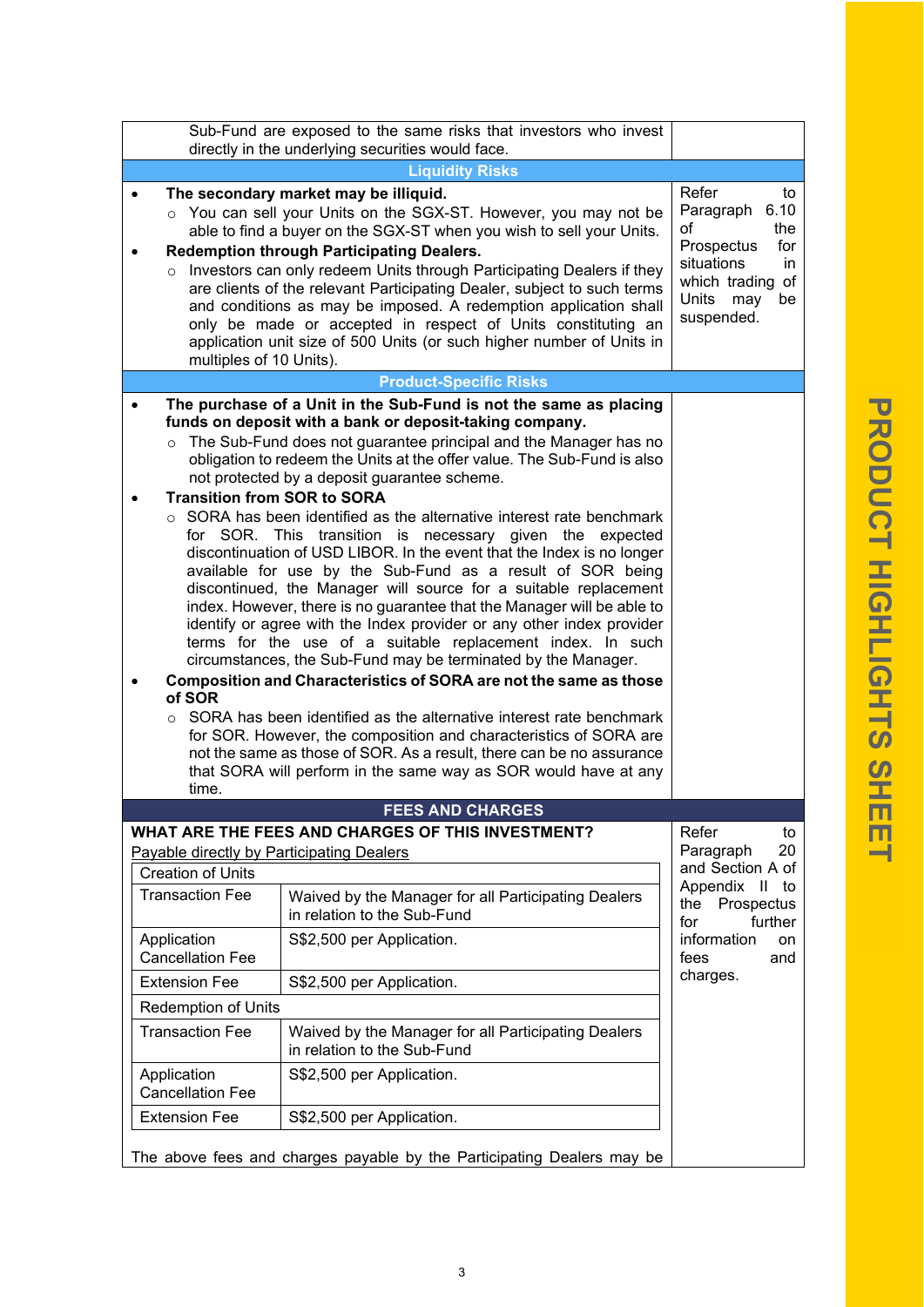passed on to investors in full or in part, depending on the relevant Participating Dealer.

Payable directly by Investors Dealing in Units on the SGX-ST

| Subscription/<br><b>Redemption Fee</b> | Nil.                                                                                                                                                                                                                                                 |
|----------------------------------------|------------------------------------------------------------------------------------------------------------------------------------------------------------------------------------------------------------------------------------------------------|
| <b>Brokerage</b>                       | Market rates. Investors will have to bear brokerage<br>fees charged by their stockbrokers.                                                                                                                                                           |
| Clearing fee and<br>SGX access fee     | Currently the clearing fee and SGX access fee for<br>trading Units of the Sub-Fund on the SGX-ST are<br>0.0001% and 0.0001% of the transaction value<br>respectively and subject to GST. These fees are<br>subject to change at SGX-ST's discretion. |

Payable by the Sub-Fund from invested proceeds

| Manager's Fee                                                              | 0.10% per annum of the Net Asset Value, which shall<br>be subject to a quarterly reset and capped at a<br>maximum of 0.30% per annum of the Net Asset<br>Value.                                                                                                                                                                                                                                                                                      |  |
|----------------------------------------------------------------------------|------------------------------------------------------------------------------------------------------------------------------------------------------------------------------------------------------------------------------------------------------------------------------------------------------------------------------------------------------------------------------------------------------------------------------------------------------|--|
| Trustee's Fee                                                              | 0.025% per annum of the Net Asset Value, subject<br>always to a minimum of S\$24,000 per annum.                                                                                                                                                                                                                                                                                                                                                      |  |
| Custodian Fee                                                              | The Custodian Fee may exceed 0.10% per annum of<br>the Net Asset Value depending on, amongst others,<br>the size of the Sub-Fund and the number of<br>transactions carried out.                                                                                                                                                                                                                                                                      |  |
| Other fees and<br>charges                                                  | Other fees and charges include fund administration<br>and valuation fees, legal fees, audit fees, transaction<br>fees, accounting fees, licensing fees, transaction<br>processing and cash processing fees. Such fees and<br>charges are subject to agreement with the relevant<br>parties and may amount to or exceed 0.10% per<br>annum of the Net Asset Value, depending on the<br>proportion each fee or charge bears to the Net Asset<br>Value. |  |
|                                                                            | <b>CONTACT INFORMATION</b>                                                                                                                                                                                                                                                                                                                                                                                                                           |  |
| <b>HOW DO YOU CONTACT US?</b>                                              |                                                                                                                                                                                                                                                                                                                                                                                                                                                      |  |
| If you have questions concerning the Sub-Fund, you may call the Manager at |                                                                                                                                                                                                                                                                                                                                                                                                                                                      |  |

telephone number (65) 6230 8133.